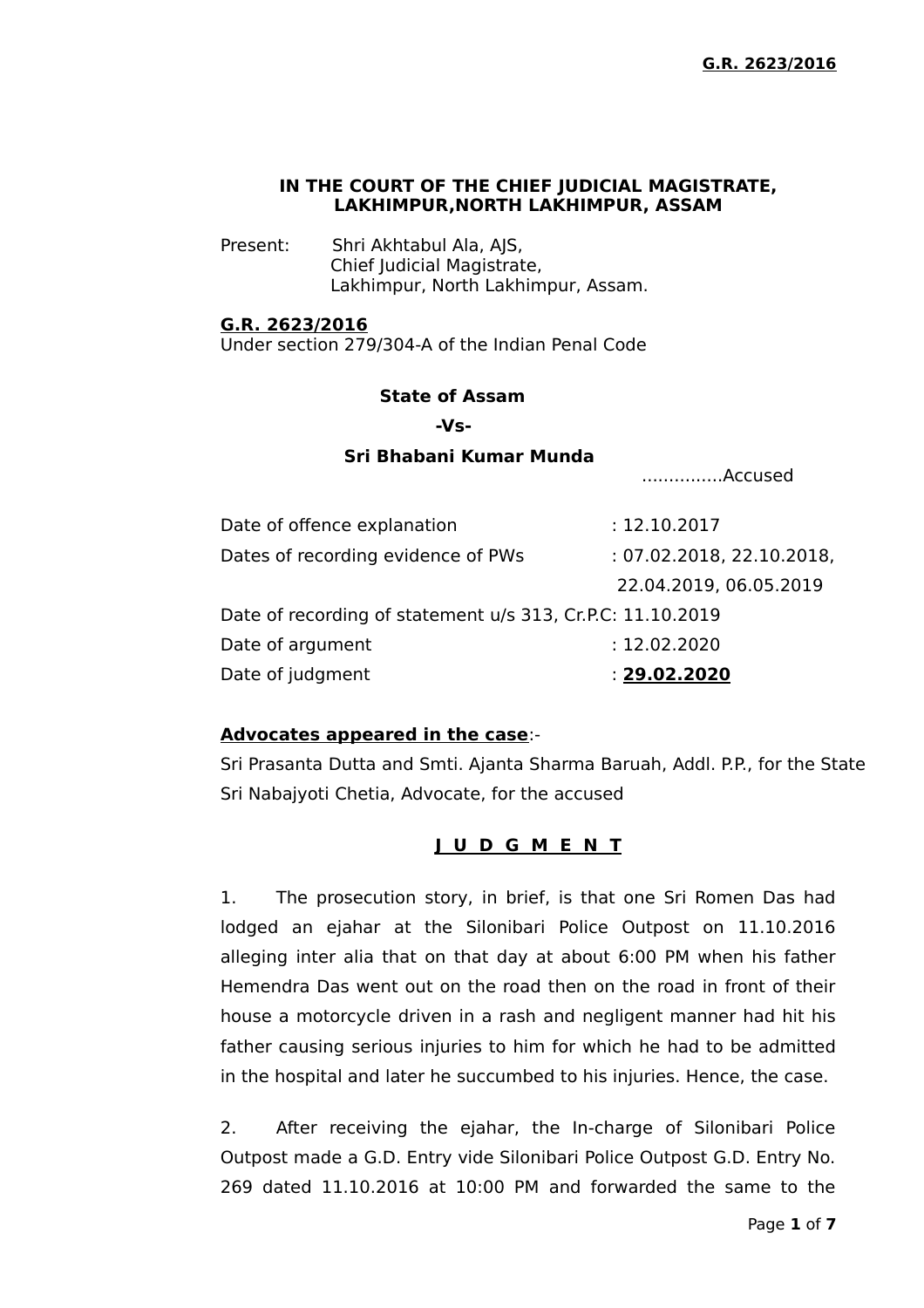2

Officer-in-charge of North Lakhimpur Police Station to register a case under proper section of law. The Officer-in-charge of North Lakhimpur Police Station, on receipt of the ejahar, registered it as NLPS Case No. 1044/2016 under section 279/304-A of the Indian Penal Code. The I/O after investigation had submitted charge-sheet u/s 279/304-A of the Indian Penal Code against the accused Bhabani Kumar Munda.

3. On receipt of the charge-sheet, cognizance of the offence under section 279/304-A of the Indian Penal Code was taken as per section 190(1)(b) of the Code of Criminal Procedure. After the appearance of the accused person before the Court, copies were furnished to him as per section 207 Code of Criminal Procedure. The particulars of the offence under section 279/304-A of the Indian Penal Code were explained to the accused person to which he pleaded not guilty and claimed to face the trial.

### **POINTS FOR DETERMINATION:**

4. The points which are required to be determined for a just decision of this case are as follows:

(a) Whether the accused Bhabani Kumar Munda had rashly and negligently drove the motorcycle involved in the accident ?

(b) Whether the accused Bhabani Kumar Munda by such rash and negligent driving had knocked down the victim Hemendra Das, the father of the informant causing his death ?

5. During the trial the prosecution side could altogether examine 7 (seven) PWs viz. Sri Ramen Das as PW-1, Sri Bhadreswar Gogoi as PW-2, Sri Rebot Morang as PW-3, Sri Gopal Das as PW-4, Md. Azgar Ali as PW-5, ASI Sati Ram Gayary as PW-6 and Inspector Nikhil Rajkhowa as PW-7. The prosecution had exhibited the ejahar as PW-1, signature of the informant therein as PW-1(1), Ext-2 as seizure list wherein signature of witness as Ext-2(1), Ext-3, extract copy of the G.D. Entry, Ext-4 rough sketch map of the police wherein Ext-4(1) is the signature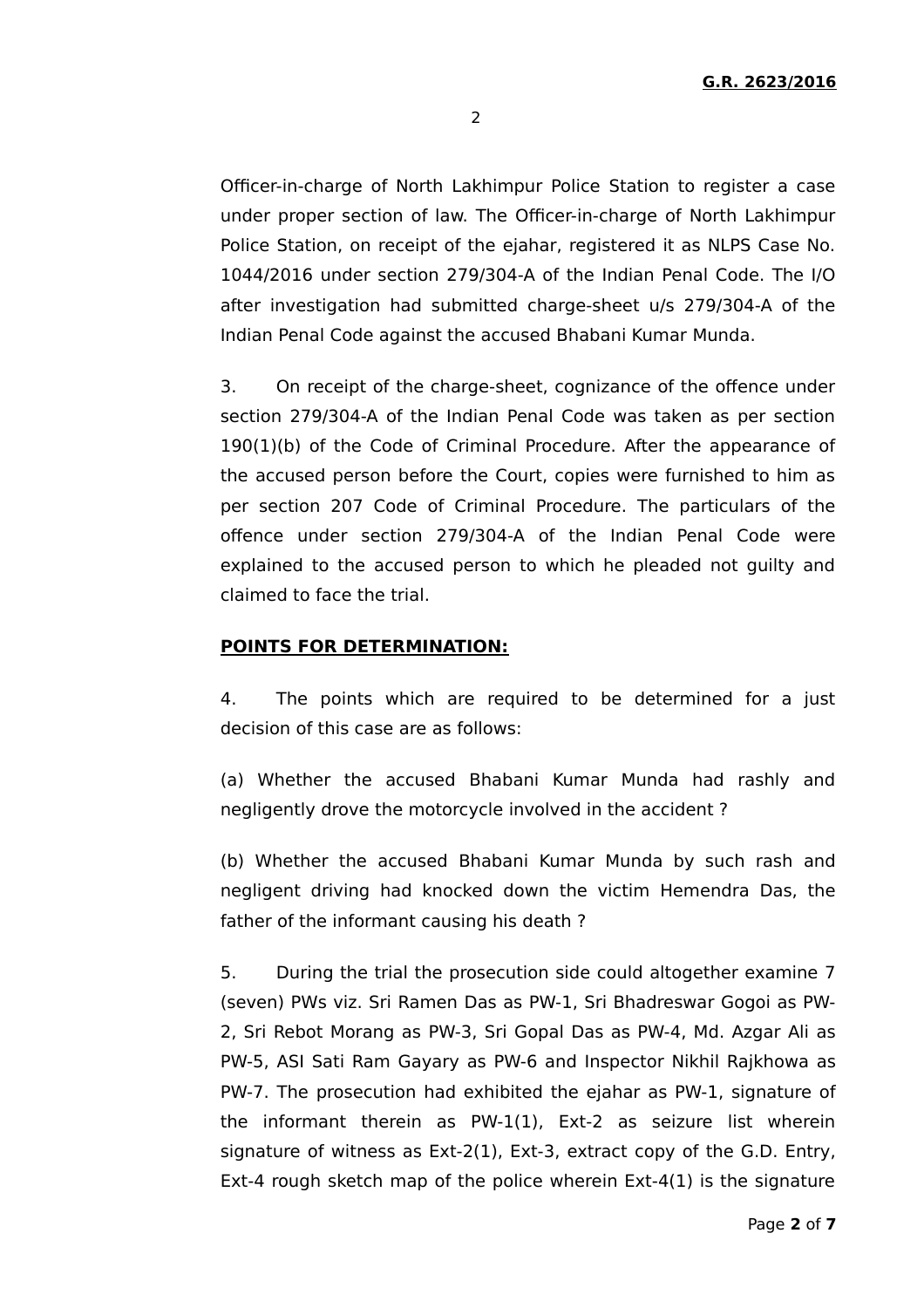of PW-6, the I/O, Ext-5 is the inquest report wherein Ext-5(1) and Ext-5(2) are the signatures of PW-6, Ext-6 is the MVI Report, Ext-7 is the charge-sheet wherein Ext-7(1) signature of PW-7, the I/O. On closure of the prosecution witnesses all the incriminating materials surfaced thereon against the accused person were put to his explanation under section 313 Code of Criminal Procedure. The defence plea was in complete denial. I have heard the argument of both sides and thereupon come to the following finding:

#### **DISCUSSION, DECISION AND REASONS THEREOF:**

6. Now to determine the aforesaid points of determination let us have a scrutiny of the evidence of the PWs on record.

7. Sri Ramen Das, the informant of this case deposed that on the date of incident i.e. 12.10.2016 at about 6:00 PM his father was going out by walking towards the shop at Dikho-Mukhiya Tiniali and at that point of time a motorcycle coming from Kimin side driven by the accused had hit his father for which he sustained injuries and was taken to North Lakhimpur Civil Hospital but on the way to the hospital he succumbed to his injuries.

8. PW-1 in his cross-examination stated that he didn't witness the incident and has no personal knowledge that due to whose fault the incident took place.

9. PW-2 Sri Bhadreswar Gogoi testified that on the date of occurrence he heard a hue and cry from outside and on going from his house could see a gathering of people at Dikho-Mukhiya Tiniali and saw Hemendra Das lying on the side of the road in an injured condition. He could hear from the people that a motorcycle had hit Hemendra Das and he could also see the said motorcycle at the spot. He further saw the accused there and could hear from the people that it was the accused who had driven the motorcycle. The people took Hemendra Das to hospital but he died on the way.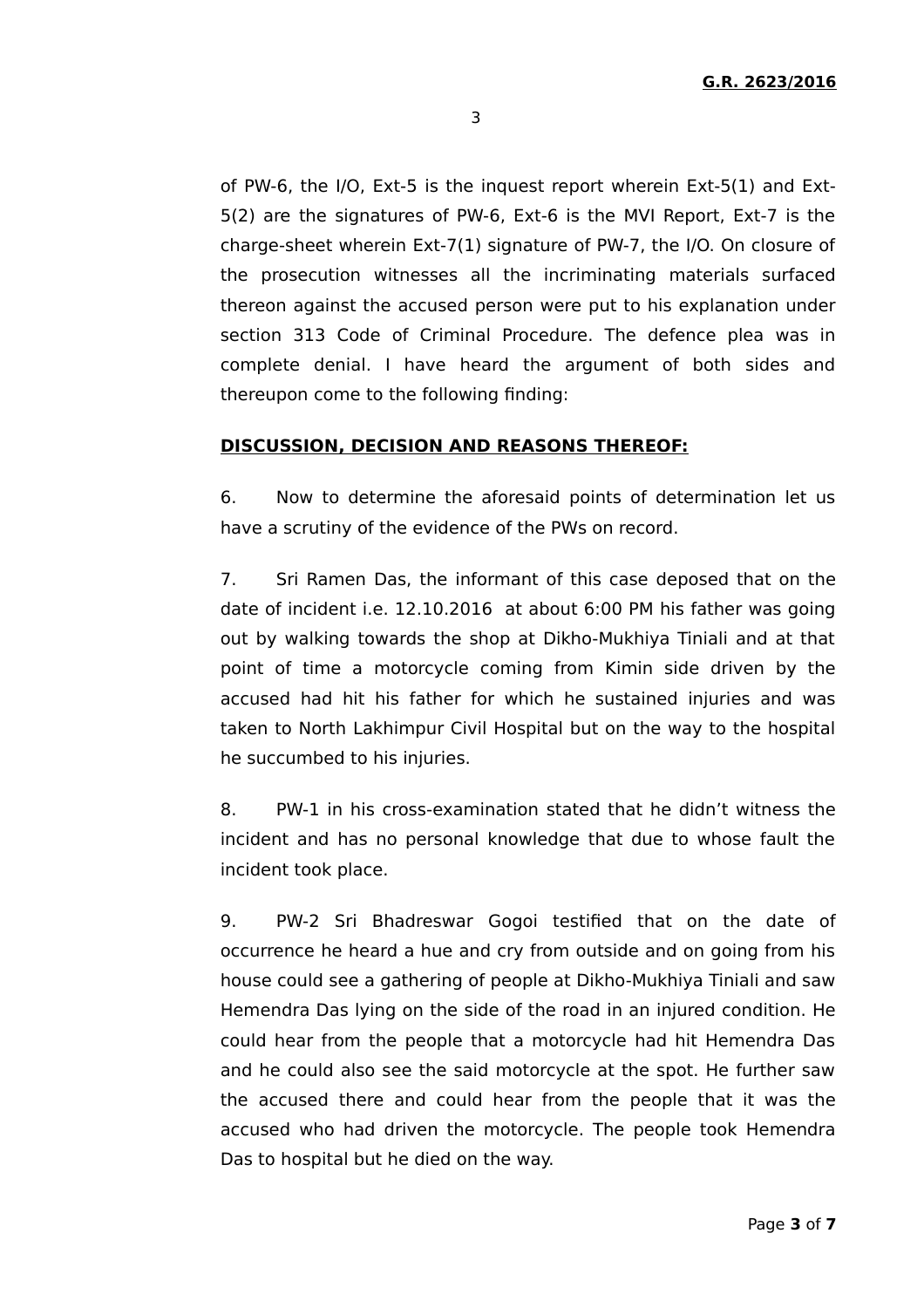10. PW-2 in his cross-examination stated that he didn't witness the occurrence and has no personal knowledge that due to whose fault the accident occurred.

11. Now, the other PW i.e. PW-3 Sri Rebot Morang deposed that he don't know the accused and that he has a vegetable shop at Dikhow-Mukhuiya Tiniali i.e. the place of the occurrence and at the time of incident he was inside his shop. He could hear a hue and cry and as such went to the place of the occurrence and could see that the father of Romen Das was lying on the road as he was knocked down by a motorcycle. He further stated that he couldn't see any bike there and he doesn't know that that whose motorcycle had hit the victim.

12. PW-4 Sri Gopal Das testified that at the time of incident he was in his house which is at a distance of about 150 meters from the place of occurrence. He at the time of incident heard a hue and cry and went out and saw the father of Ramen Das viz. Hemendra Das was lying on the road as he met with an accident. A bike was lying about 100 meters away as it hit a tree. He along with others had caught the accused. There were two persons present in the motorcycle. The accused had told him that he doesn't know the name of other person present in the bike and that in fact that person was riding the motorcycle. PW-4 further stated that he informed the police who came to the spot and took the motorcycle and the accused to the police station. The victim Hemendra Das was taken to the Nowboicha Hospital by putting in an Auto vehicle in a serious condition but he got the information that the said victim succumbed to his injuries.

13. Now, PW-5 Md. Azgar Ali deposed that as he went for some work to Silonibari Police Outpost the police had taken his signature in Ext-2. He in his cross-examination stated that he does not know anything about the incident.

14. PW-6, ASI Satiram Gayary, the I/O deposed that he conducted the investigation of this case and in course of investigation he could find that the accused/rider of the motorcycle rode in an excessive Page **4** of **7**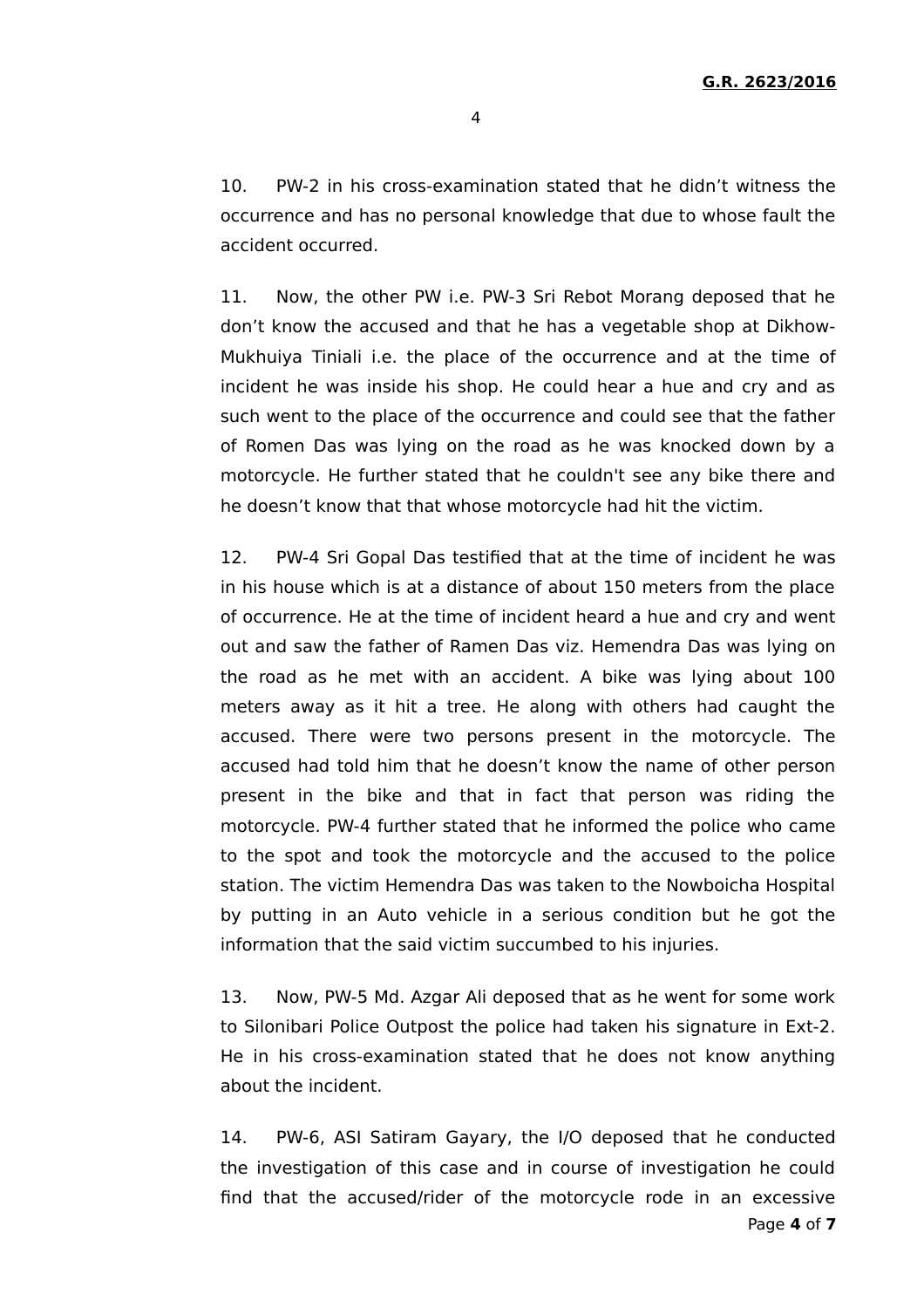speed and as such it come beyond the road side and knocked down Hemendra Das.

15. PW-6, the I/O in his cross-examination stated that PW-4 Gopal Das in his statement u/s 161 of the Cr.P.C. before him didn't say about seeing the motorcycle lying near a tree about 100 meters away from the place of occurrence.

16. PW-7, Inspector Nikhil Rajkhowa deposed only about submitting the charge-sheet in this case.

17. So from the evidence of the PWs it can be seen that none had witnessed the incident. Also none had seen the accused committing the accident. The accused in his statement u/s 313 of the Cr.P.C. stated that he didn't commit any accident and in fact it was some other bike that had committed the accident but he was caught only out of suspicion.

18. The PW-4 Sri Gopal Das has stated about the motorcycle of the accused hitting a tree but none of the PWs including the I/O stated anything about the motorcycle of the accused hitting any tree. Also, the PW-6, the I/O, clarified that PW-4 in his statement u/s 161 of the Cr.P.C. didn't state anything about the motorcycle of the accused hitting any tree. So the evidence of PW-4 is found to be embellished in that regard.

19. PW-5, ASI Satiram Gayary, the I/O, also stated that from the version of the PWs he could come to know that the accused was riding his motorcycle in a excessive speed and it hit the victim coming down from the road. But from the evidence of the PWs whom the I/O examined it can be seen that none of the PWs has stated about the accused riding his motorcycle in an excessive speed and none of them had seen the accused knocking down the victim. So the said version of PW-5 i.e. the I/O that the accused rode the motorcycle in an excessive speed is not found to be reliable.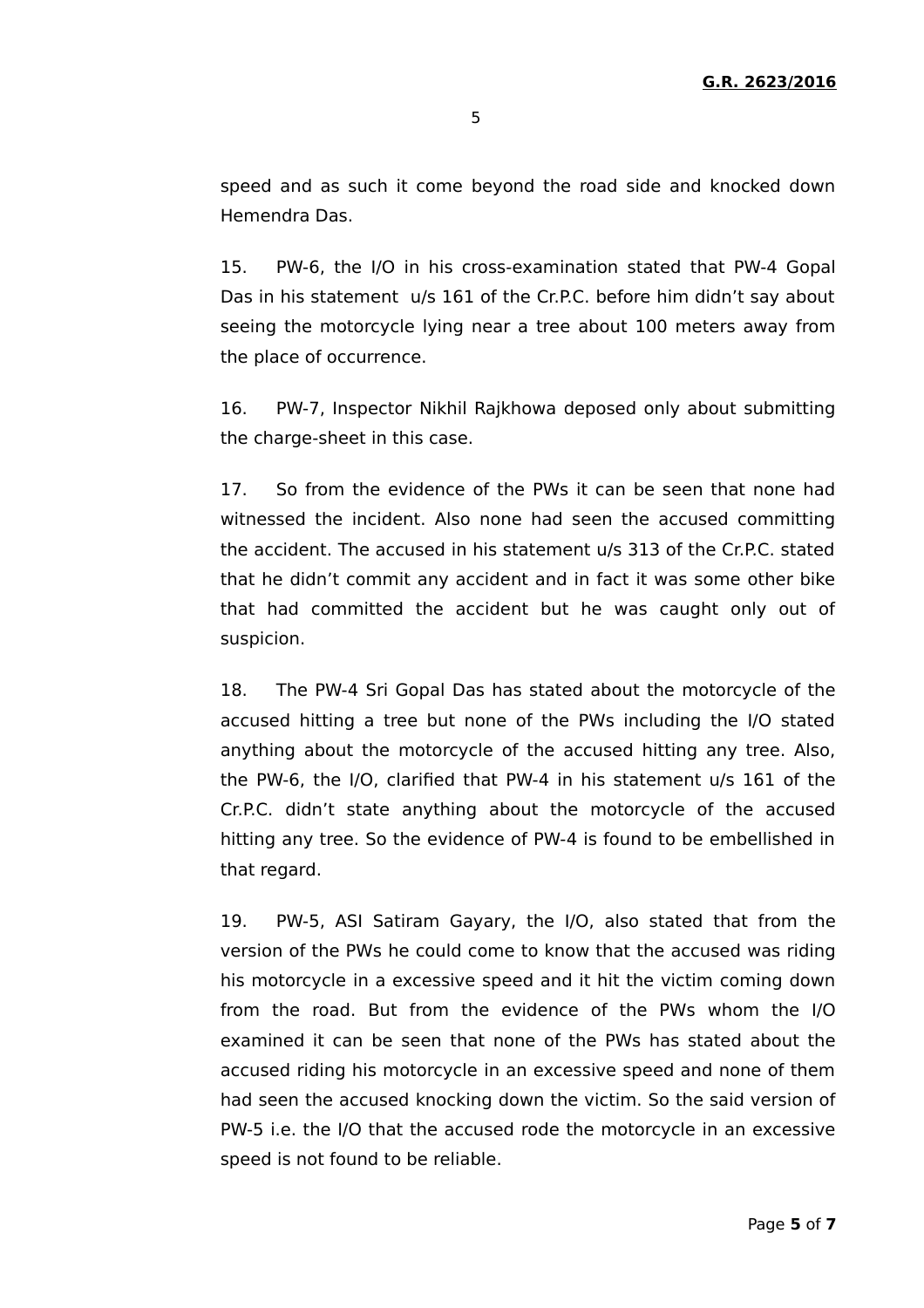6

20. Now though the accident took place in public place but none had witnessed the accused committing any accident. Also, from the evidence on record it can be seen that none had stated about motorcycle being driven in a rash and negligent manner and also the PWs failed to state that how and due to whose fault the accident occurred.

21. In the given position it cannot be concluded that it was the accused who had in fact committed the accident or that the accident occurred due to the rash and negligent driving of the motorcyclist. Now since the elements of rash and negligent driving his not proved both the points for determination are held in negative.

22. So, the prosecution has failed to prove the offence against the accused u/s 279/304-A of the Indian Penal Code and as such he is acquitted from the said offences and is set at liberty.

Seized articles to be retained with the lawful owner.

Bail bonds are extended to for the further 6(six) months from today.

The judgment is delivered and operative part of the same is pronounced in the open court on this 29<sup>th</sup> day of February, 2020.

> (**Shri Akhtabul Ala**) Chief Judicial Magistrate, Lakhimpur, North Lakhimpur

Dictated & corrected by me-

 (**Shri Akhtabul Ala**) Chief Judicial Magistrate, Lakhimpur, North Lakhimpur

Transcribed & typed by-Sri Narayan Chetri, Stenographer